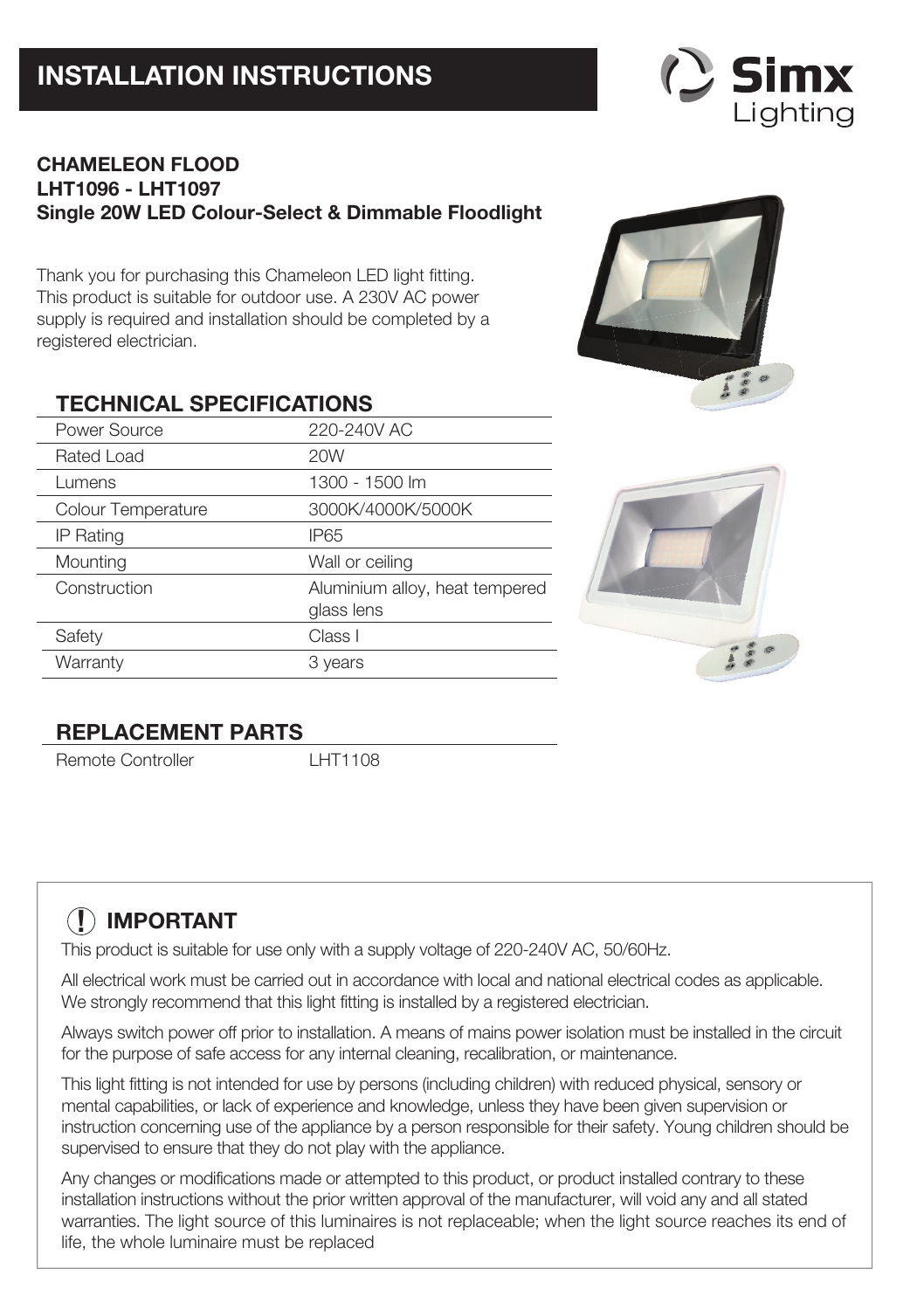## **INTRODUCTION**

The Chameleon Flood colour select and dimmable floodlight is an effective light source allowing you to select between warm, cool and natural white colour temperatures. The remote controller also allows dimming of the light output. Wall or ceiling mounted, this reliable modern light offers the adaptability to create the right ambiance regardless of application around your home.

This light fitting is rated to IP65 making it suitable for exterior locations. Please ensure the desired location does not exceed this rating.

#### **BEFORE YOU START**

#### **Please read all the instructions prior to installation.**

The Chameleon Flood should be wired to its own light switch. Do not interconnect with other lamp types on the same switch.

An earth connection must be used for electrical safety.

To achieve best results, please consider the following points:

The remote control operates at a range of up to 30m free air.

LED lighting can be very bright and cause glare which may discomfort neighbours. Please be mindful of this when considering your mounting location and aiming.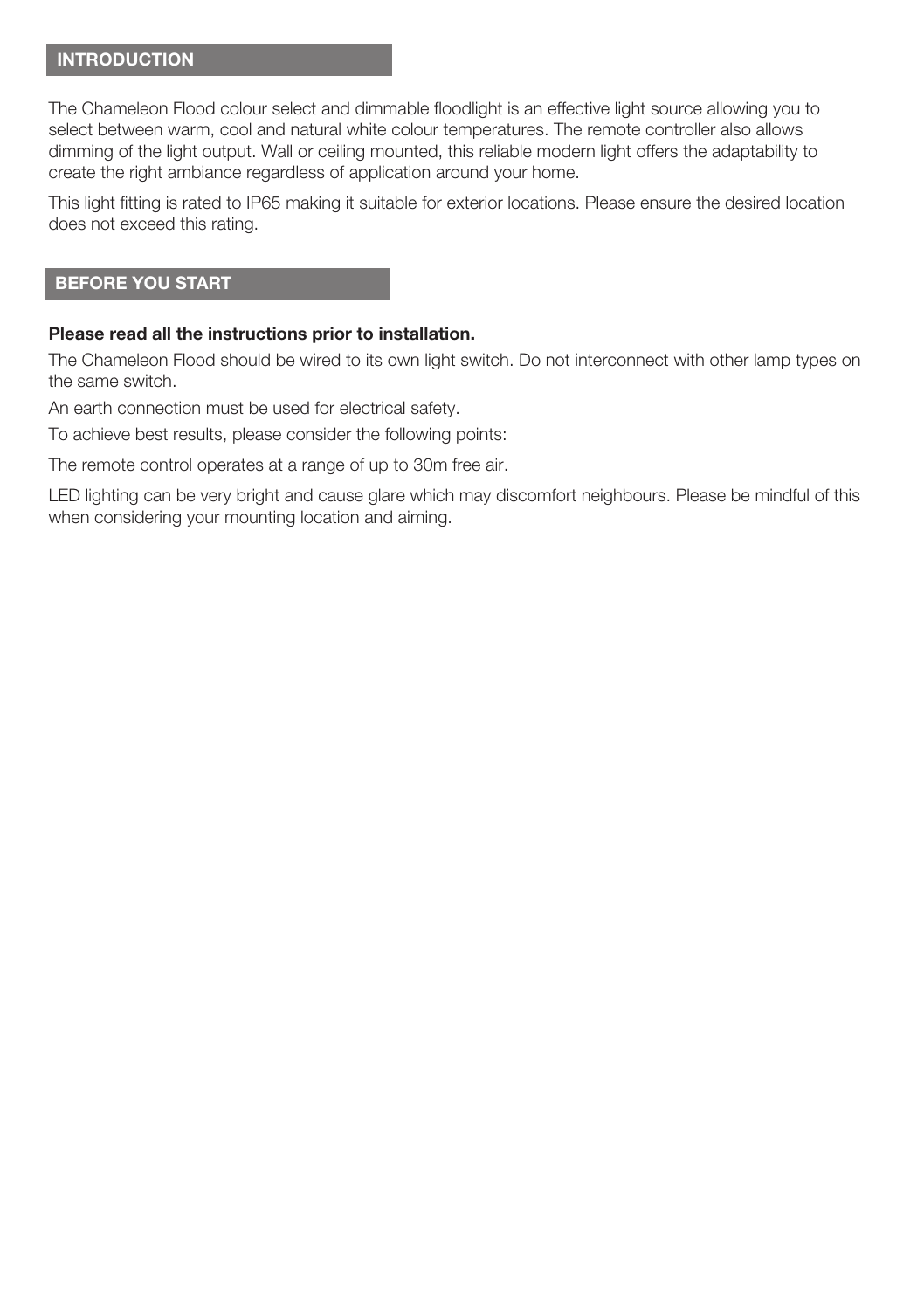## **We strongly recommend this light fitting is installed by a registered electrician**

Switch off the power supply before commencing any electrical work.

Use the mounting bracket to mark the position of screw holes on the mounting surface.

Drill screw holes to depth of 3cm (approx) and fit wall plugs (not supplied). Care should be taken to avoid drilling or screwing into concealed electrical wiring/plumbing. Screw the bracket to the mounting surface (screws not supplied). Use the bolts and washers supplied to attach the Chameleon Flood light to bracket (Fig. 1)

Terminate power supply to the factory fitted power cable (Fig. 1). To maintain IP rating this requires an IP55 or higher rated junction box (not supplied).

Switch power supply on and test circuit.

Insert batteries into the remote and refer to settings to configure light temperature and brightness.



# **SETTINGS**

#### **UNIT CONTROL**

On/Off/Colour temperature select button is located on the rear of the unit. Continue pressing the select button to alternate between OFF and either 3K/4K/5K Colour Temperature.



## **REMOTE CONTROL**

Operates on 2x AAA Batteries (Not included) Range up to 30m free air Colour Temperature: 3K/4K/5K Dim: 10 - 100%